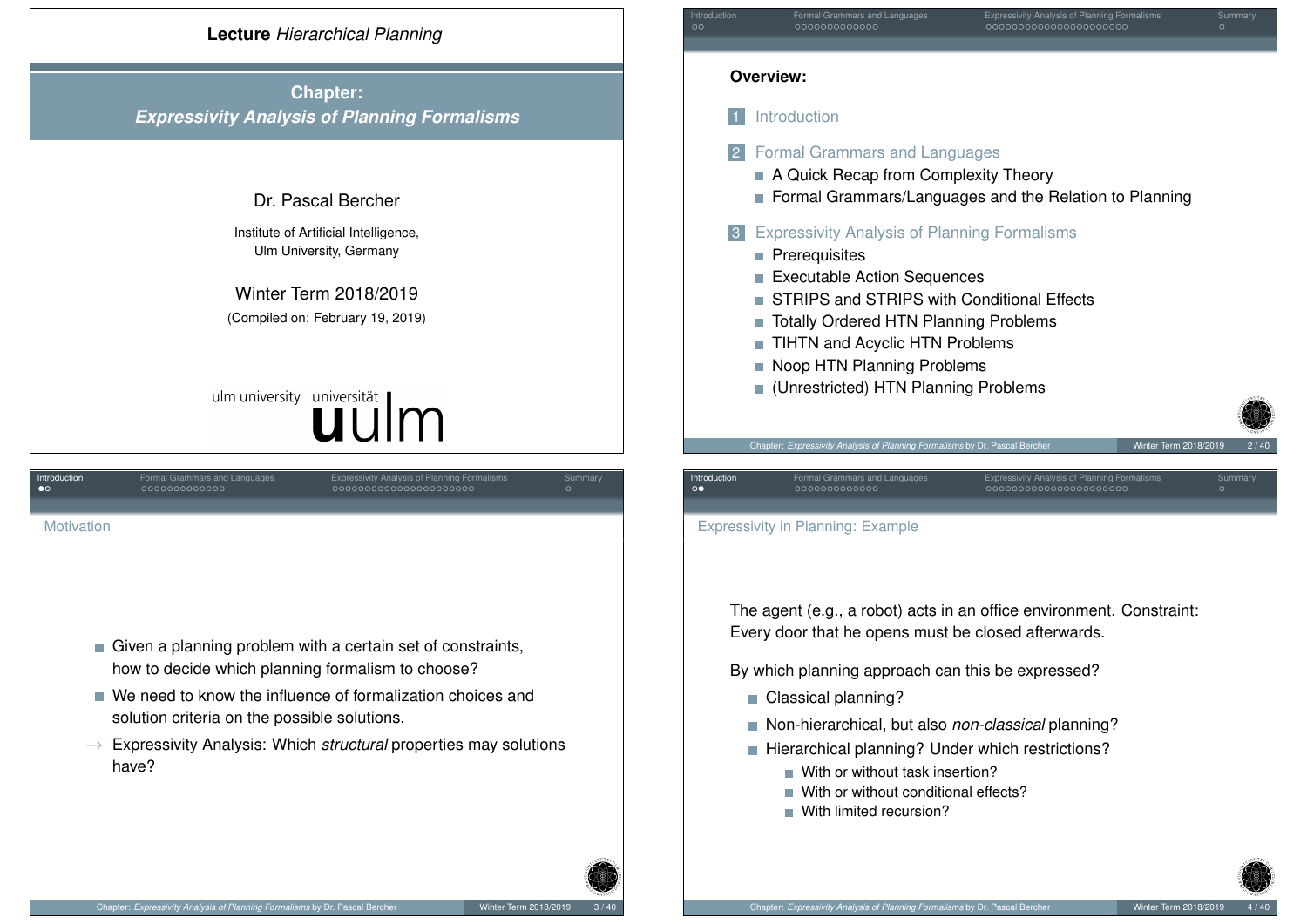<span id="page-1-0"></span>

| Introduction<br>Formal Grammars and Languages<br><b>Expressivity Analysis of Planning Formalisms</b><br>Summary<br>$\bullet$ 000000000000<br>000000000000000000000<br>$\circ$<br>A Quick Recap from Complexity Theory<br><b>Formal Grammars</b>                                                                                                                                                                                                                                            |
|--------------------------------------------------------------------------------------------------------------------------------------------------------------------------------------------------------------------------------------------------------------------------------------------------------------------------------------------------------------------------------------------------------------------------------------------------------------------------------------------|
|                                                                                                                                                                                                                                                                                                                                                                                                                                                                                            |
|                                                                                                                                                                                                                                                                                                                                                                                                                                                                                            |
|                                                                                                                                                                                                                                                                                                                                                                                                                                                                                            |
|                                                                                                                                                                                                                                                                                                                                                                                                                                                                                            |
| Definition (Formal Grammars)                                                                                                                                                                                                                                                                                                                                                                                                                                                               |
| A formal grammar is a tuple $G = (\Gamma, \Sigma, R, S)$ consisting of:                                                                                                                                                                                                                                                                                                                                                                                                                    |
| $\blacksquare$ $\blacksquare$ $\blacksquare$ $\blacksquare$ $\blacksquare$ $\blacksquare$ $\blacksquare$ $\blacksquare$ $\blacksquare$ $\blacksquare$ $\blacksquare$ $\blacksquare$ $\blacksquare$ $\blacksquare$ $\blacksquare$ $\blacksquare$ $\blacksquare$ $\blacksquare$ $\blacksquare$ $\blacksquare$ $\blacksquare$ $\blacksquare$ $\blacksquare$ $\blacksquare$ $\blacksquare$ $\blacksquare$ $\blacksquare$ $\blacksquare$ $\blacksquare$ $\blacksquare$ $\blacksquare$ $\blacks$ |
| $\blacksquare$ $\Sigma$ , a finite set of terminal symbols.                                                                                                                                                                                                                                                                                                                                                                                                                                |
| <b>■</b> $R \subseteq (\Sigma \cup \Gamma)^* \Gamma(\Sigma \cup \Gamma)^* \times (\Sigma \cup \Gamma)^*$ , a finite set of production rules.                                                                                                                                                                                                                                                                                                                                               |
| $S \in \Gamma$ , the start symbol.                                                                                                                                                                                                                                                                                                                                                                                                                                                         |
| A word is a sequence of terminal-symbols $\omega \in \Sigma^*$ .                                                                                                                                                                                                                                                                                                                                                                                                                           |
| The <i>language</i> of a grammar, $L(G)$ , is the set of words that can be obtained                                                                                                                                                                                                                                                                                                                                                                                                        |
| from G's start symbol by applying a sequence of G's production rules.                                                                                                                                                                                                                                                                                                                                                                                                                      |
|                                                                                                                                                                                                                                                                                                                                                                                                                                                                                            |
|                                                                                                                                                                                                                                                                                                                                                                                                                                                                                            |
| Winter Term 2018/2019<br>5 / 40                                                                                                                                                                                                                                                                                                                                                                                                                                                            |
| Chapter: Expressivity Analysis of Planning Formalisms by Dr. Pascal Bercher                                                                                                                                                                                                                                                                                                                                                                                                                |
| Introduction<br>Formal Grammars and Languages<br><b>Expressivity Analysis of Planning Formalisms</b><br>Summary<br>000000000000<br>000000000000000000000<br>$\circ$                                                                                                                                                                                                                                                                                                                        |
| A Quick Recap from Complexity Theory<br><b>Chomsky Hierarchy</b>                                                                                                                                                                                                                                                                                                                                                                                                                           |
|                                                                                                                                                                                                                                                                                                                                                                                                                                                                                            |
|                                                                                                                                                                                                                                                                                                                                                                                                                                                                                            |
|                                                                                                                                                                                                                                                                                                                                                                                                                                                                                            |
| Chomsky Hierarchy, ordered from most to least expressive:                                                                                                                                                                                                                                                                                                                                                                                                                                  |
| Type 0 Unrestricted grammars.                                                                                                                                                                                                                                                                                                                                                                                                                                                              |
| Type 1 Context-sensitive grammars.                                                                                                                                                                                                                                                                                                                                                                                                                                                         |
| Type 2 Context-free grammars.                                                                                                                                                                                                                                                                                                                                                                                                                                                              |
| Type 3 Regular grammars.                                                                                                                                                                                                                                                                                                                                                                                                                                                                   |
|                                                                                                                                                                                                                                                                                                                                                                                                                                                                                            |

| Formal Grammars, Example                                        |                                               |                                                                             |                       |                                                                                                   |                       |
|-----------------------------------------------------------------|-----------------------------------------------|-----------------------------------------------------------------------------|-----------------------|---------------------------------------------------------------------------------------------------|-----------------------|
|                                                                 |                                               |                                                                             |                       |                                                                                                   |                       |
|                                                                 |                                               |                                                                             |                       | Let $G = (\Gamma, \Sigma, R, S)$ with $\Gamma = \{S, A, B\}, \Sigma = \{a, b\}$ , and R given by: |                       |
| $\blacksquare$ S $\rightarrow$ aA                               |                                               | $\blacksquare$ A $\rightarrow$ aA                                           |                       | $B \rightarrow bB$                                                                                |                       |
|                                                                 |                                               | $A \rightarrow bB$                                                          |                       | $B \to \varepsilon$                                                                               |                       |
|                                                                 |                                               | Question: What is the language of the grammar?                              |                       |                                                                                                   |                       |
|                                                                 | $L(G) = \{a^n b^m   n, m \ge 1\}$             |                                                                             |                       |                                                                                                   |                       |
|                                                                 |                                               |                                                                             |                       |                                                                                                   |                       |
|                                                                 |                                               |                                                                             |                       |                                                                                                   |                       |
|                                                                 |                                               |                                                                             |                       |                                                                                                   |                       |
|                                                                 |                                               |                                                                             |                       |                                                                                                   |                       |
|                                                                 |                                               | Chapter: Expressivity Analysis of Planning Formalisms by Dr. Pascal Bercher |                       |                                                                                                   | Winter Term 2018/2019 |
| Introduction<br>$\circ$<br>A Quick Recap from Complexity Theory | Formal Grammars and Languages<br>000000000000 |                                                                             | 000000000000000000000 | <b>Expressivity Analysis of Planning Formalisms</b>                                               | $\circ$               |
|                                                                 |                                               | <b>Expressivity via Comparison to Formal Languages</b>                      |                       |                                                                                                   |                       |
|                                                                 |                                               |                                                                             |                       |                                                                                                   |                       |
| $\mathcal{CSL}$                                                 |                                               |                                                                             |                       |                                                                                                   |                       |
|                                                                 |                                               |                                                                             |                       |                                                                                                   |                       |
| CFL                                                             |                                               |                                                                             |                       |                                                                                                   | Summary               |
| REG                                                             |                                               |                                                                             |                       |                                                                                                   |                       |
|                                                                 |                                               |                                                                             |                       |                                                                                                   |                       |

蛋区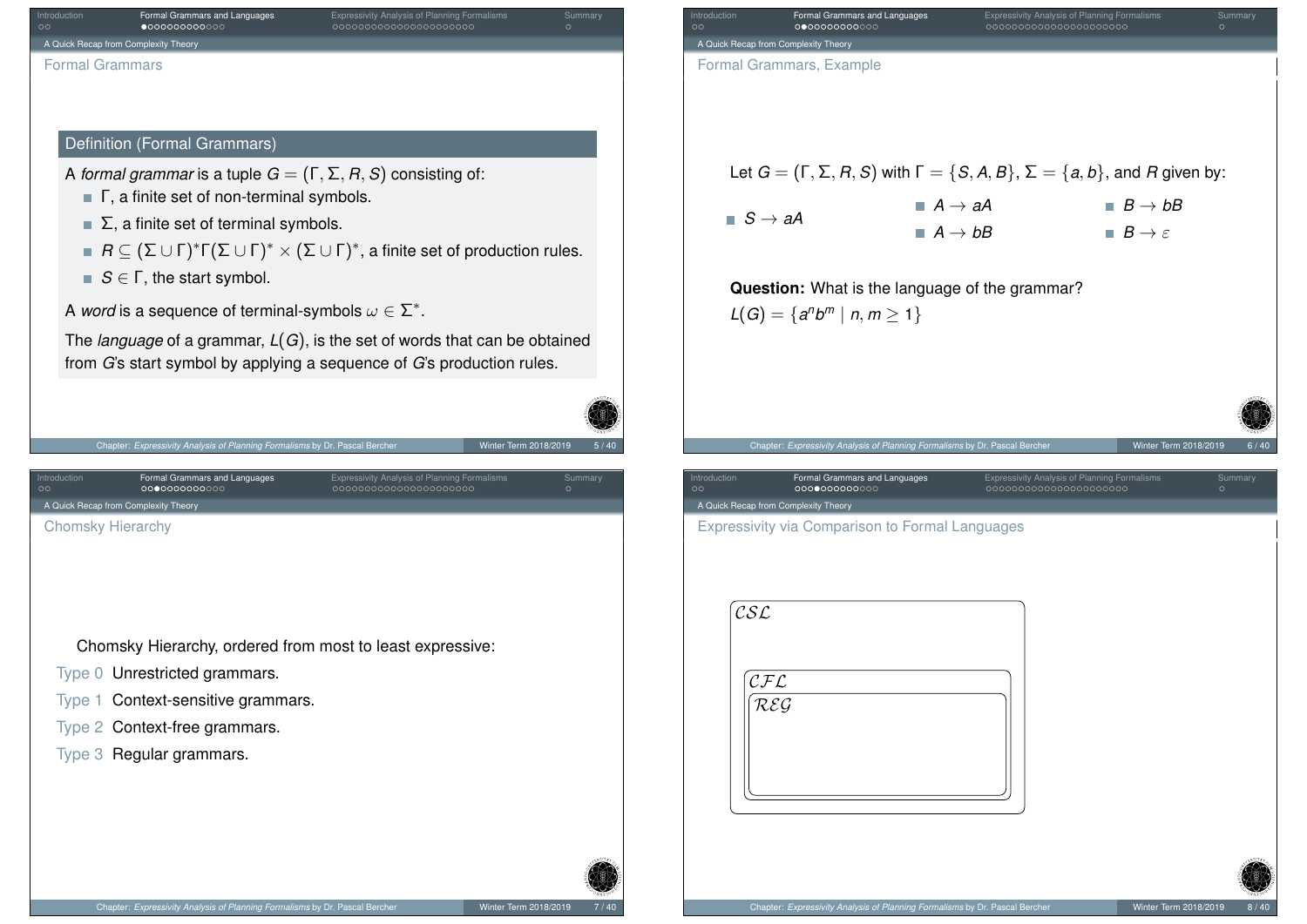# Introduction **Formal Grammars and Languages** Expressivity Analysis of Planning Formalisms Summary A Quick Recap from Complexity Theory

#### Regular Grammars

#### Definition:

- $\blacksquare$  Regular grammars may only have a single non-terminal symbol as head in the production rules.
- $\blacksquare$  Production rules' right-hand side may only be one of the following three forms:
	- A single terminal symbol.
	- The empty string  $(\varepsilon)$ .
	- $\blacksquare$  a terminal symbol followed by a non-terminal or the other way round. These can not be mixed! The one is called *right regular*, the other one is called *left regular*.

## Properties:

- All finite languages are regular. (But not the other way round.)
- There is an equivalent definition based on DFAs.
- Do you know "regular expressions"?



Chapter: *Expressivity Analysis of Planning Formalisms* by Dr. Pascal Bercher Winter Winter Term 2018/2019

Introduction Formal Grammars and Languages Expressivity Analysis of Planning Formalisms Summary [A](#page-0-0) Quick Reca[p from Complexity Theory](#page-1-0)

<span id="page-2-0"></span>[Context-sensitive](#page-1-0) [Gr](#page-3-0)[am](#page-4-0)mars

#### Definition:

- **Each production rule has the form**  $\alpha X\beta \rightarrow \alpha \gamma \beta$  **or**  $S \rightarrow \gamma$ **.** where:
	- $\blacksquare$  *X* is a non-terminal symbol.
	- $\alpha, \beta \in (\Gamma \cup \Sigma)^*$ .
	- $\blacksquare$   $\gamma \in (\Gamma \cup \Sigma)^+$ .
	- *S* is not mentioned in any right-hand side.

# Introduction Formal Grammars and Languages Expressivity Analysis of Planning Formalisms Summary A Quick Recap from Complexity Theory

#### Context-free Grammars

#### Definition:

■ The head of each production rule consists of exactly one non-terminal symbol.

# Properties:

- Closed under intersection against any regular language.
- The language intersection problem for two context-free grammars is undecidable. (Cf. p.202, thm. 8.10. John E. Hopcroft and Jeffrey D. Ullman. *Introduction to Automata Theory, Languages, and Computation*. Addison-Wesley, 1979)
- Given a context-free grammar, deciding whether it describes a regular language is undecidable. (Cf. p.281 of John E. Hopcroft and Jeffrey D. Ullman. *Introduction to Automata Theory, Languages, and Computation*. Addison-Wesley, 1979)

#### Chapter: *Expressivity Analysis of Planning Formalisms* by Dr. Pascal Bercher Winter Winter Term 2018/2019

Introduction Formal Grammars and Languages Expressivity Analysis of Planning Formalisms Summary A Quick Recap from Complexity Theor Unrestricted Grammars

#### Definition:

No restrictions on the production rules.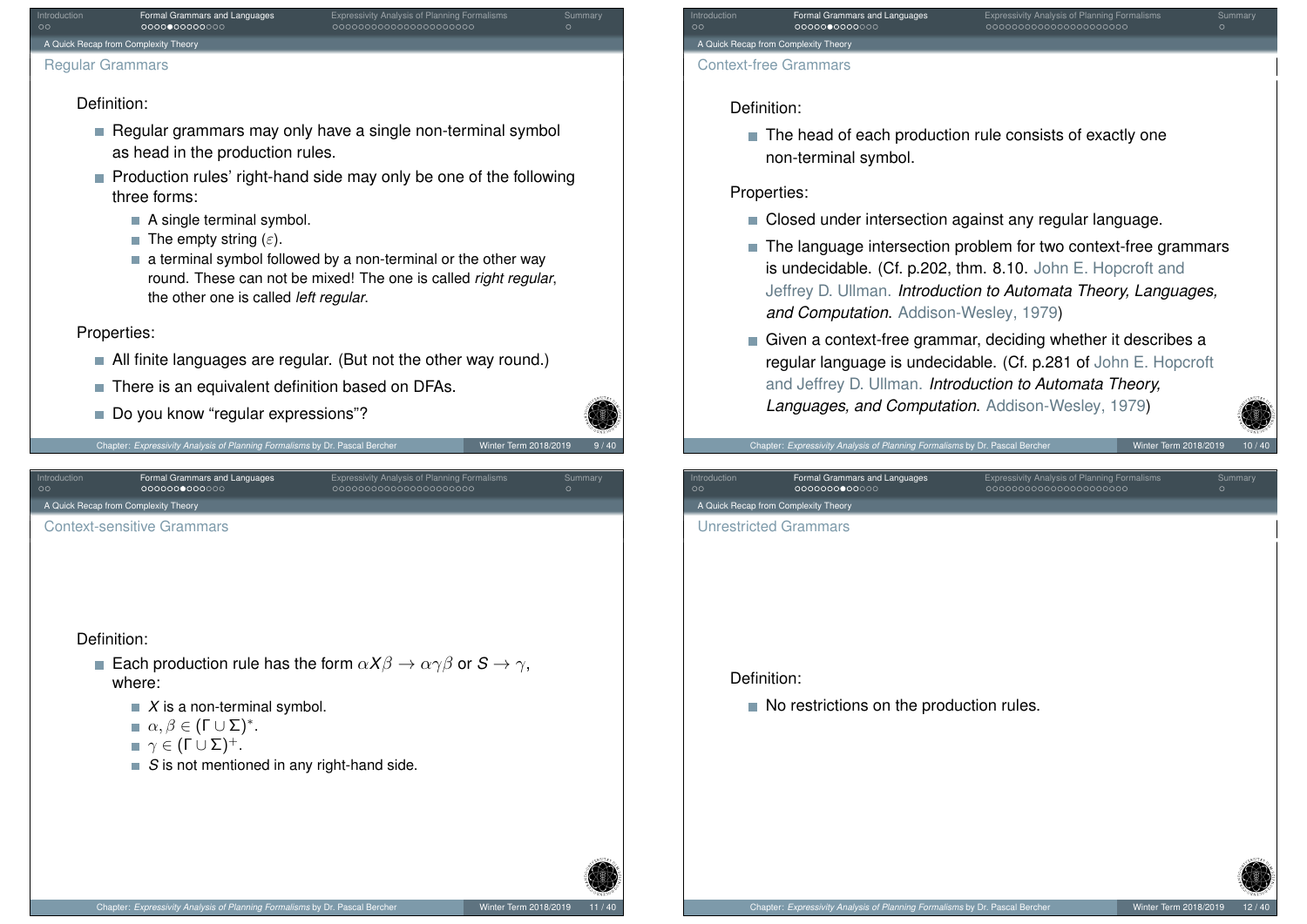<span id="page-3-0"></span>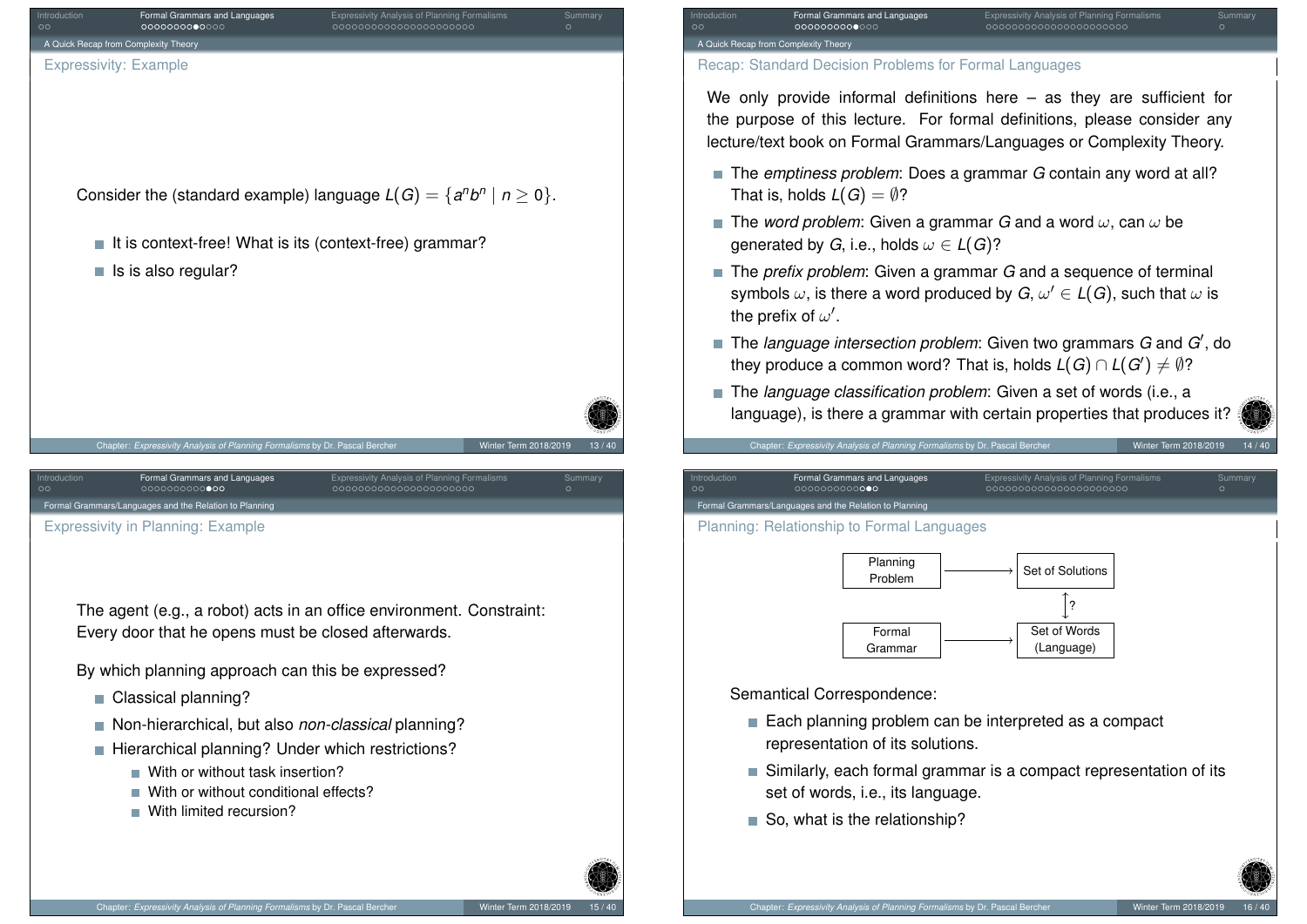

<span id="page-4-0"></span>[Fo](#page-0-0)rmal Gram[mars/Languages and the Relation to](#page-1-0) Planning

[A Closer Look to the Relation](#page-3-0)ship of [P](#page-4-0)[lann](#page-5-0)[ing](#page-6-0) [to F](#page-7-0)[orm](#page-8-0)[al G](#page-9-0)[r](#page-10-0)ammars

- *Emptiness problem* → *Plan existence problem*, i.e., is the given problem solvable?
- *Word Problem*  $\rightarrow$  *Plan verification*, i.e., is a given "plan" actually a solution to the given planning problem?
- *Prefix problem*  $\rightarrow$  *Plan recognition*, i.e., which plans could the agent currently be executing given the observed executed actions?

The *language intersection problem* and the *language classification problem* [are interesting \(and useful\) from a](https://doi.org/10.3233/978-1-61499-419-0-447) theoretical point of view, but there is no immediate correspondence to standard "planning questions".



#### Further reading, including all of the next results:

- Daniel Höller et al. "Language Classification of Hierarchical Planning Problems". In: *Proc. of the 21st Europ. Conf. on Artificial Intelligence (ECAI 2014)*. IOS Press, 2014, pp. 447–452. DOI: 10.3233/978-1-61499-419-0-447
- Daniel Höller et al. "Assessing the Expressivity of Planning Formalisms through the Comparison to Formal Languages". In: *Proc. of the 26th Int. Conf. on Automated Planning and Scheduling (ICAPS 2016)*. AAAI Press, 2016, pp. 158–165

Chapter: *Expressivity Analysis of Planning Formalisms* by Dr. Pascal Bercher Winter Term 2018/2019

| Introduction<br>$\circ$ | Formal Grammars and Languages<br>0000000000000 | <b>Expressivity Analysis of Planning Formalisms</b><br>$\bullet$ 0000000000000000000000 | Summary |
|-------------------------|------------------------------------------------|-----------------------------------------------------------------------------------------|---------|
| Prerequisites           |                                                |                                                                                         |         |
|                         |                                                |                                                                                         |         |

The Language of a Planning Problem

- Let P be a planning problem. Then,  $L(\mathcal{P}) =$ 
	- $\{\omega \mid \omega \text{ is an executable linearization of some solution of } \mathcal{P}\}.$
- Note that this definition abstracts from various problem classes and algorithms:
	- STRIPS problems: correspondence is trivial (1-to-1).
	- POCL problems: for each POCL solution, *every action linearization* is in the language.
	- For standard HTN planning, *every executability witness* of any solution is in the language.
	- For HTN planning with *all executability semantics*, every linearization of any solution is in the language.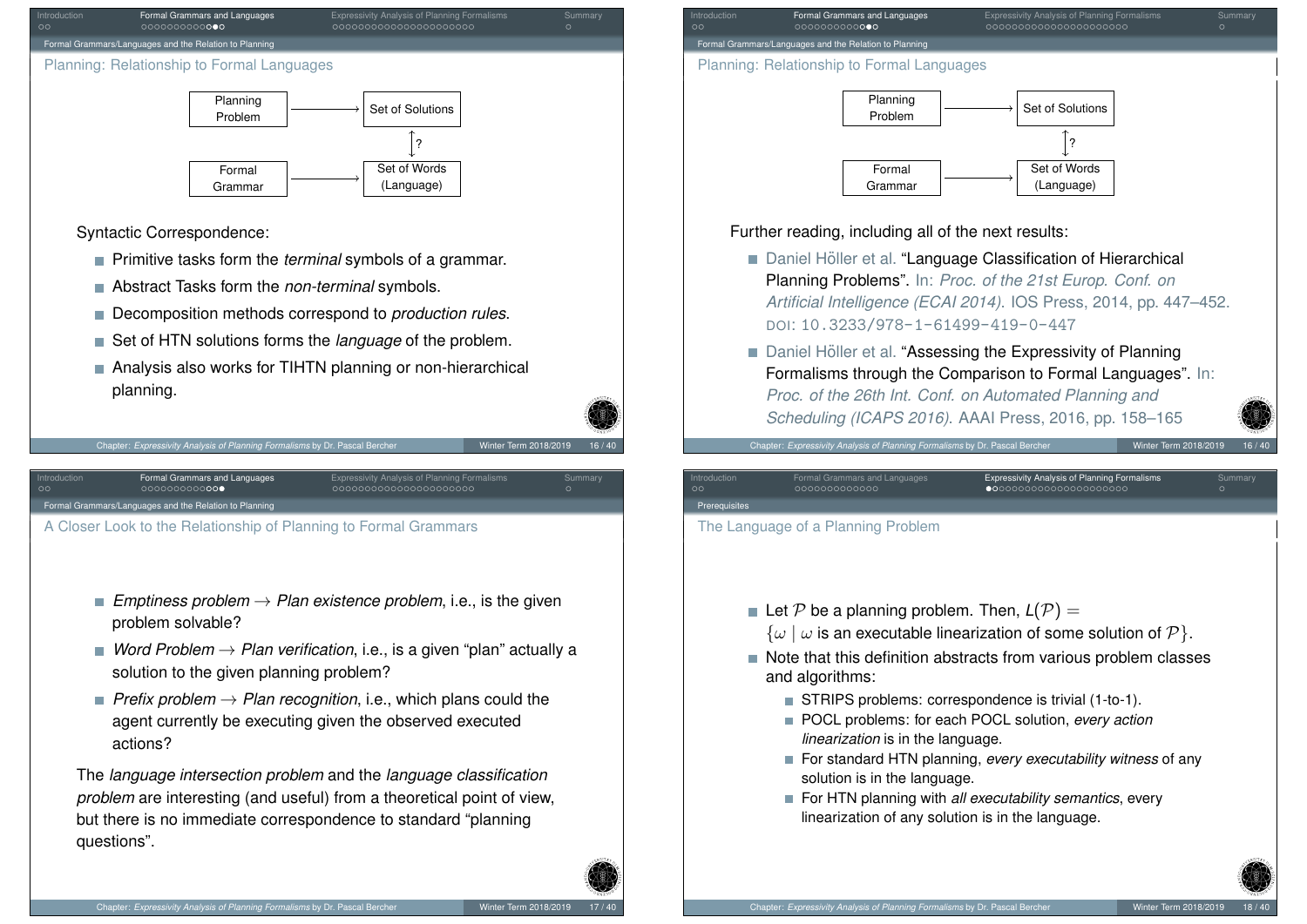<span id="page-5-0"></span>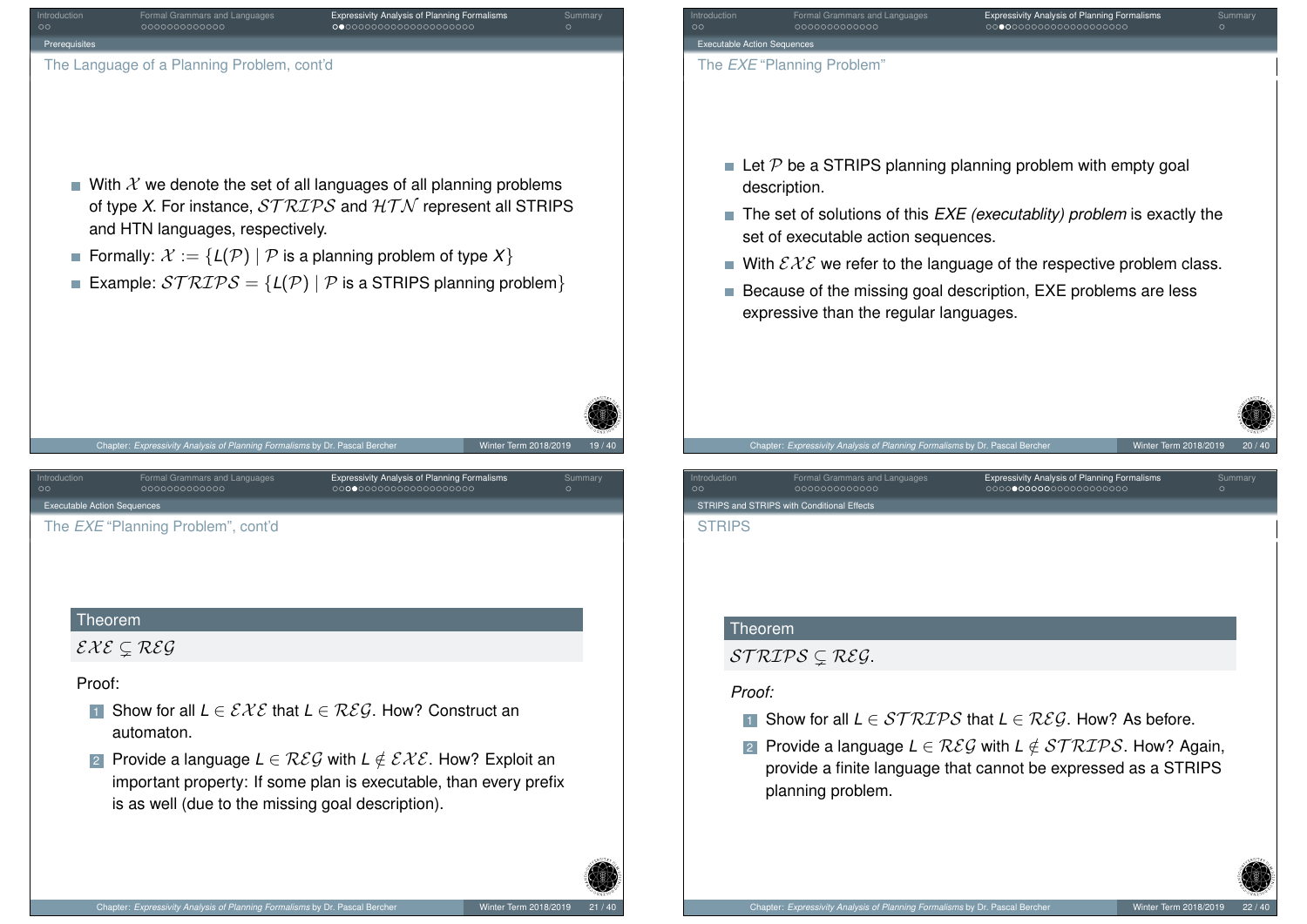<span id="page-6-0"></span>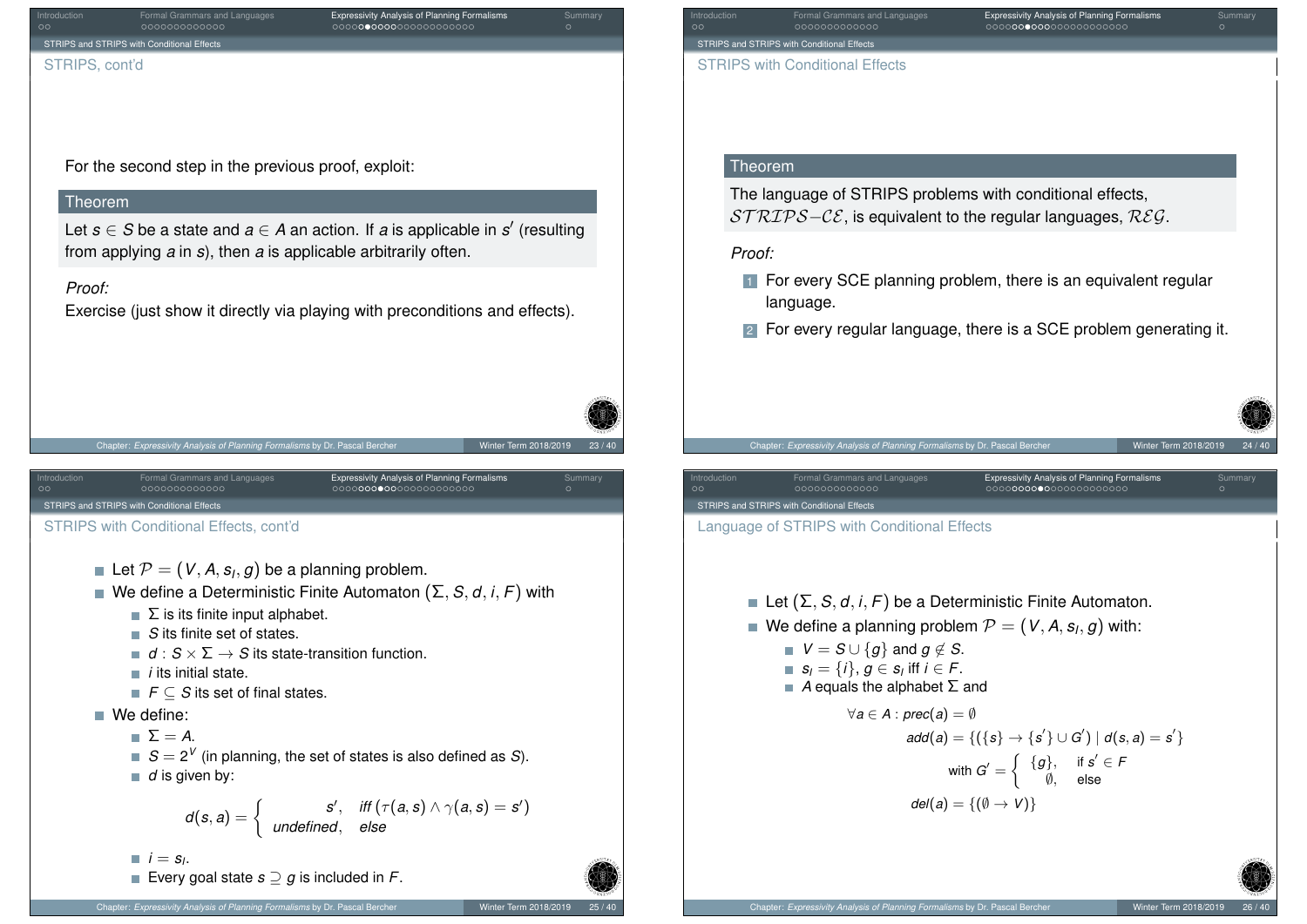<span id="page-7-0"></span>

# Introduction Formal Grammars and Languages Expressivity Analysis of Planning Formalisms Summary Totally Ordered HTN Planning Problems

#### Totally Ordered HTN Planning Problems

Decomposition in totally ordered HTN planning problems is similar to rule application in context-free grammars.

$$
B \xrightarrow{A} C \xrightarrow{A} D
$$
 
$$
A \rightarrow BCD
$$

- The encoding of (totally ordered) HTN decomposition as (context-free) grammar rules and vice versa is straightforward.
- $HTN-\mathcal{ORD} \supset \mathcal{CFL}$  is trivial, since no states are required.
- Constraints introduced by preconditions and effects can be treated via intersection with a regular language:

Remember that the intersection of any context-free language with any regular language is still context-free. Thus, we can intersect the language representing the hierarchy (which is context-free) with one of the regular languages  $\mathcal{E} \mathcal{X} \mathcal{E}$  or  $\mathcal{STRLPS}$  (do we feature a goal description?) to show  $HTN-\mathcal{ORD} \subseteq \mathcal{CFL}$ .

Chapter: *Expressivity Analysis of Planning Formalisms* by Dr. Pascal Bercher Winter Term 2018/2019

Introduction Formal Grammars and Languages **Expressivity Analysis of Planning Formalisms**<br>
Summary Summary Summary Summary Summary Summary Summary Summary Summary Summary Summary Summary Summary Summar<br>
Summary Summary Sum TIHTN and Acyclic HTN Problems Acyclic HTN Problems

- Informally/intuitively, *acyclic HTN/TIHTN problems* are problems where no recursion is possible.
- There are many equivalent formal definitions, some of them will be covered later. For instance: For every task network that is reachable via decomposition from the initial task network holds: Let *dt* be its decomposition tree. Then, no path from its root node to any of its leafs contains the same task more than once.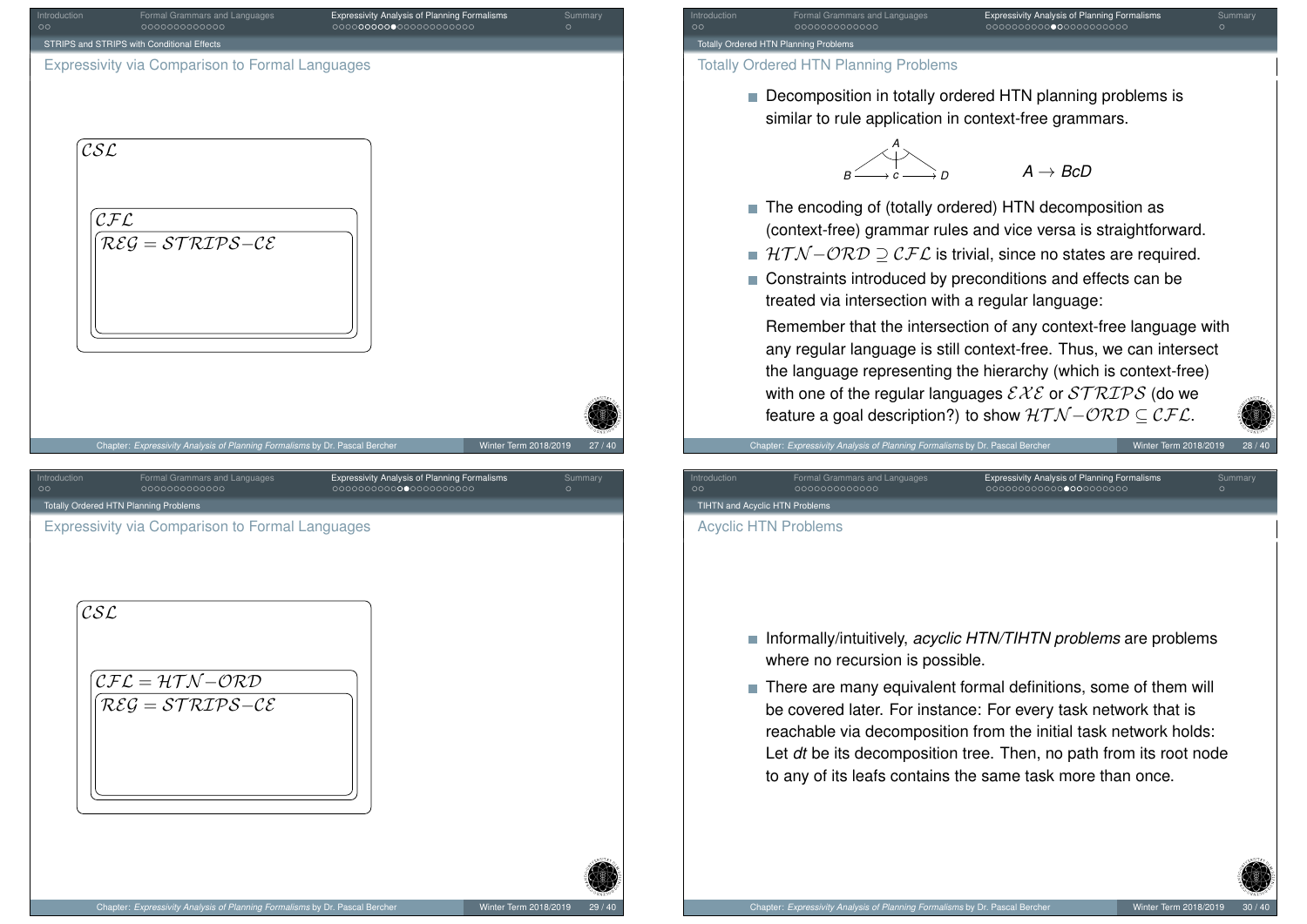<span id="page-8-0"></span>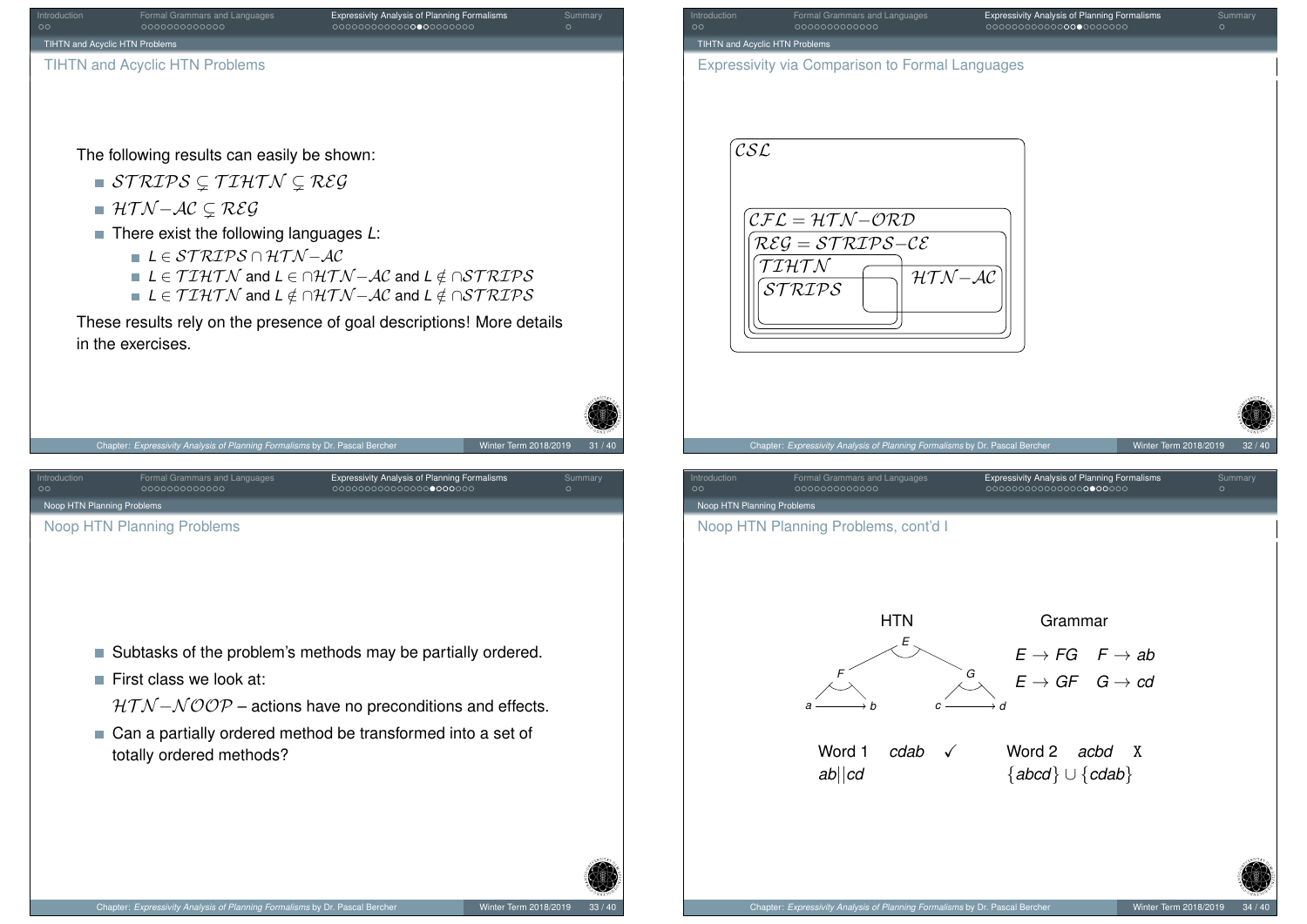<span id="page-9-0"></span>